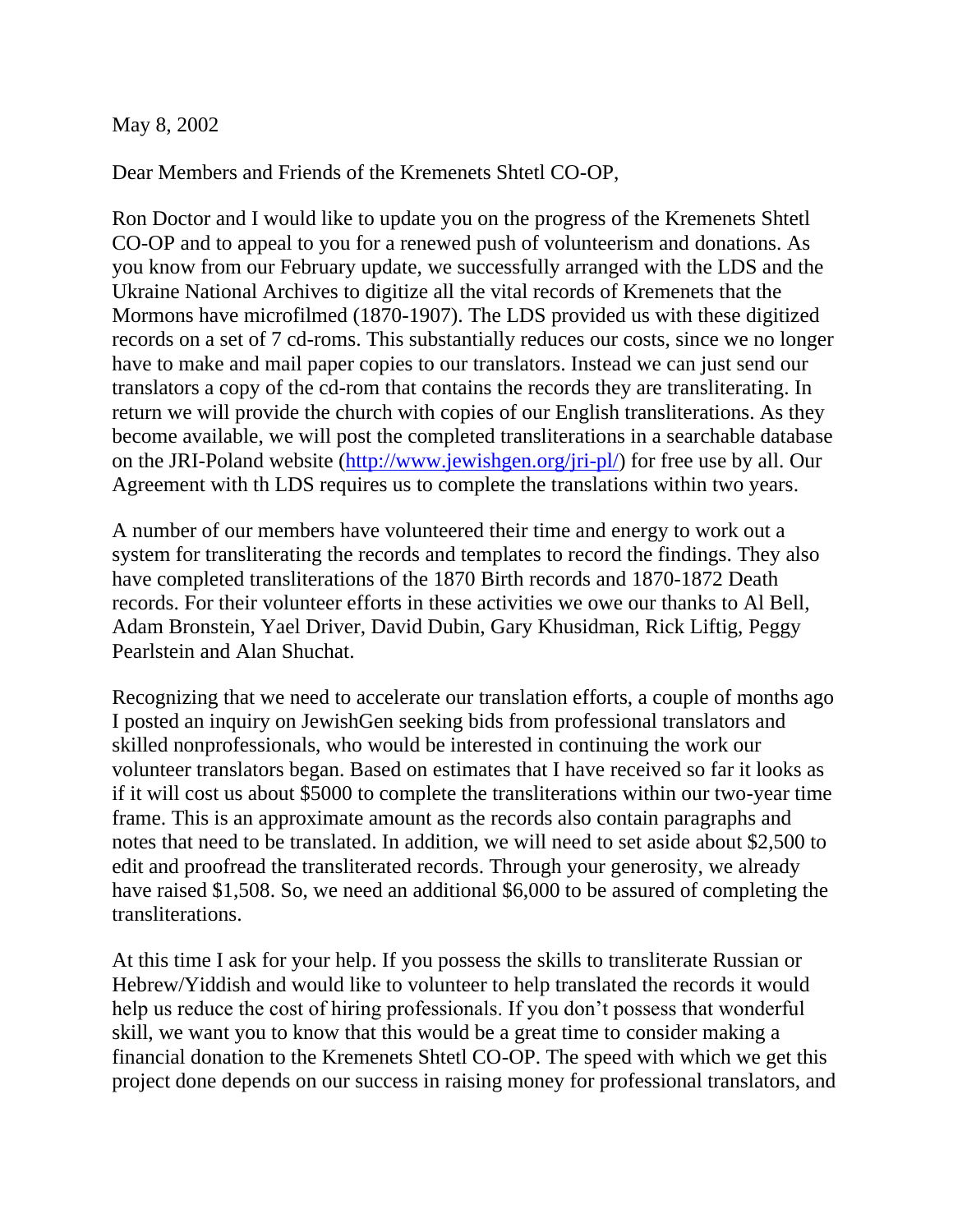in finding volunteer translators. Ron and I wish to offer some incentives to encourage you to make a donation to this very worthy cause:

- For your donation of volunteer translation services, we will send you two spreadsheets for each one year spreadsheet you complete (birth, marriage or death for one year).
- For each \$100 donation, the donor gets a spreadsheet containing all the translated birth OR death OR marriage record data for one year of his/her choice.
- For each \$250 donation, the donor gets a spreadsheet containing all the translated birth OR death OR marriage record data for five years of his/her choice.
- For each \$500 donation, the donor gets spreadsheets containing all the translated birth AND death AND marriage record data for ten years of his/her choice.
- For each \$1000 donation, the donor gets spreadsheets containing the entire set of translated birth OR death OR marriage record data.
- For a \$2000 donation, the donor gets spreadsheets containing the entire set of all translated birth, death, marriage and divorce record data.

The spreadsheets will be sent to our donors as each is completed, edited and proofread. Keep in mind that all data will continue to be available free on-line, but only in a searchable format. That is, you will see the data that satisfy your search criteria, but you will not be able to see the entire set of data at once. By making an appropriate donation, you will be able to see all the data in the spreadsheet and to browse through it at your leisure. If you have already donated to this effort, your past donations will be credited toward the incentives noted above.

All donations are tax deductible in the U.S., since the Kremenets Shtetl CO-OP is part of JRI-Poland, a 501(c)(3) organization. None of the individuals involved in coordinating the CO-OP will handle the money that is donated, and none will benefit financially from the money you donate. ALL of your donation will be used to pay professional translators for their work on our records.

# **How to donate?**

Make your donation to JRI-Poland and specify that it is for the Kremenets Shtetl CO-OP. Your donation can be by check, bank draft, money order, or Visa Card. See <http://www.jewishgen.org/jri-pl/visa.htm> for additional information.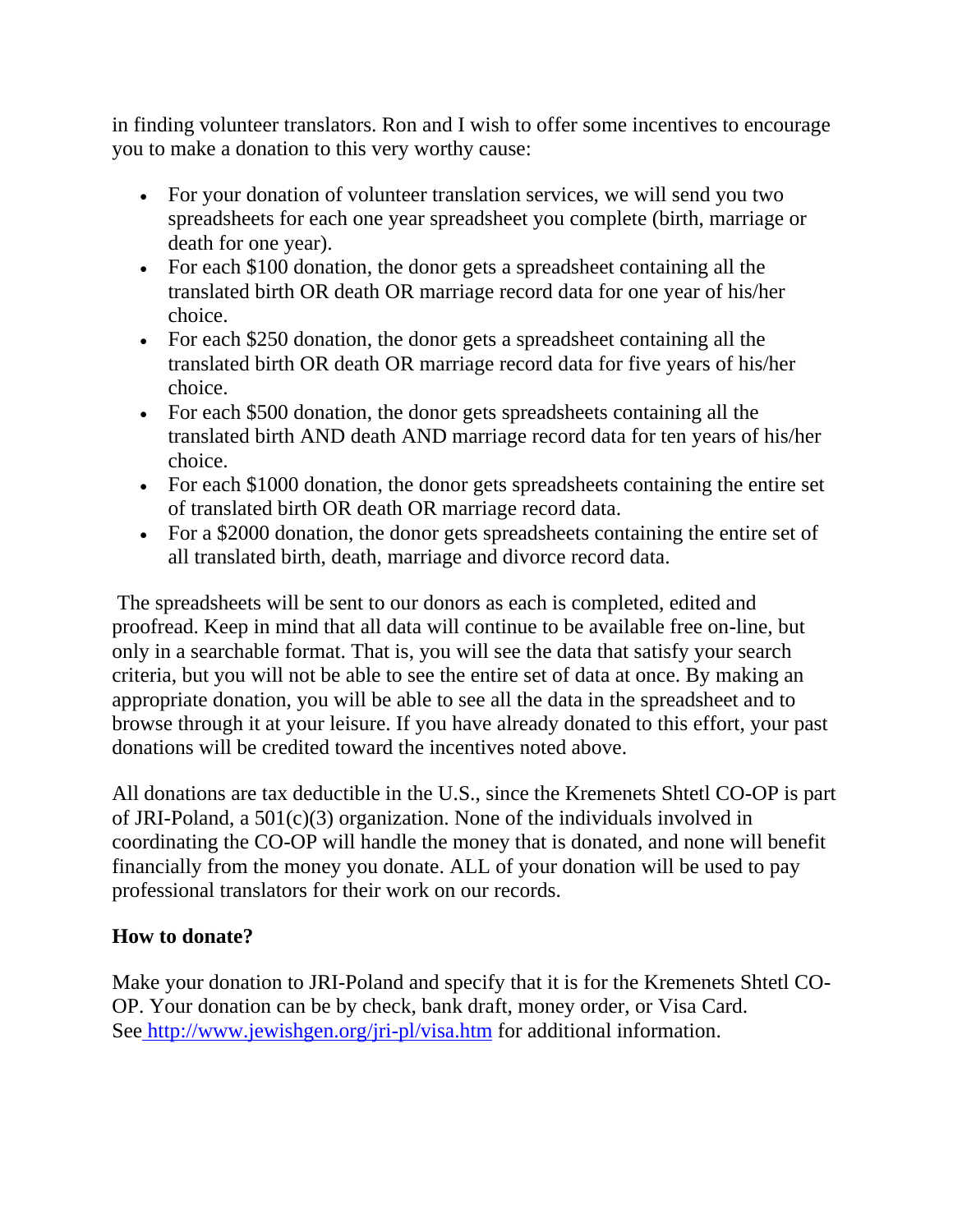Checks should be made out to "Jewish Records Indexing - Poland," and you should write "Kremenets Shtetl CO-OP" on the check. Send your contributions, or address your questions concerning donations, to:

Jewish Records Indexing, Inc. c/o Sheila Salo, Treasurer 5607 Greenleaf Road Cheverly, MD 20785 USA

Telephone / Fax: (301) 341-1261 E-Mail: [ssalo@capaccess.org](mailto:ssalo@capaccess.org)

Visa contributions also may be telephoned to Sheila Salo. (Only between the hours of 8:00 am to 8:00 pm Eastern Daylight/Standard Time, please).

Remember, Jewish Records Indexing - Poland, Inc. is a nonprofit 501(c)(3) organization. The Employer Identification Number for JRI-Poland is 52-2101869. Contributions to Jewish Records Indexing - Poland are tax-deductible in the U.S. to the extent permitted by law.

Let me remind you again to specify that your donation is for the Kremenets Shtetl CO-OP. Otherwise Sheila Salo, JRI-Poland's Treasurer, will not know that the money is earmarked for our use. Also, to enable us to rack contributions, please send me an e-mail message at ssroth@pacbell.net or to **rondoctor@earthlink.net**, or a letter telling me how much you have donated.

### **Updates on our other projects**

Vital Records: CD-Rom Record Number Indexing Project

Thanks to our volunteers Daniel Katz, Michael Port and Celia Starr, we have completed record number indexing for three of our seven cd-roms. Record number indexing is in progress for two other cd-roms.

### **The Yizkor Book Translation Project**

Another ongoing project has been the translation of the two Yizkor books and 18 Booklets published by the Organization of Kremenets Emigrants between 1954 and 1982. In total we have about 2,000 pages to translate. (A complete bibliography is available on our website). Our volunteers have done 110 pages in the Stein book so far. Special thanks to Aya Betensky, Shalom Bronstein , David Dubin, Rabbi and Mrs. Ben Friedman, David Goldman, Rob Goldstein, Sari Havis, Alan Hirshfeld, Jack Horbal, Peter Kardon, Barbara Lipkin, Thia Persoff, Elliott Raisen, Aviv Tzur, Steve Wien and David Wilk for their efforts on the Yizkor Book project.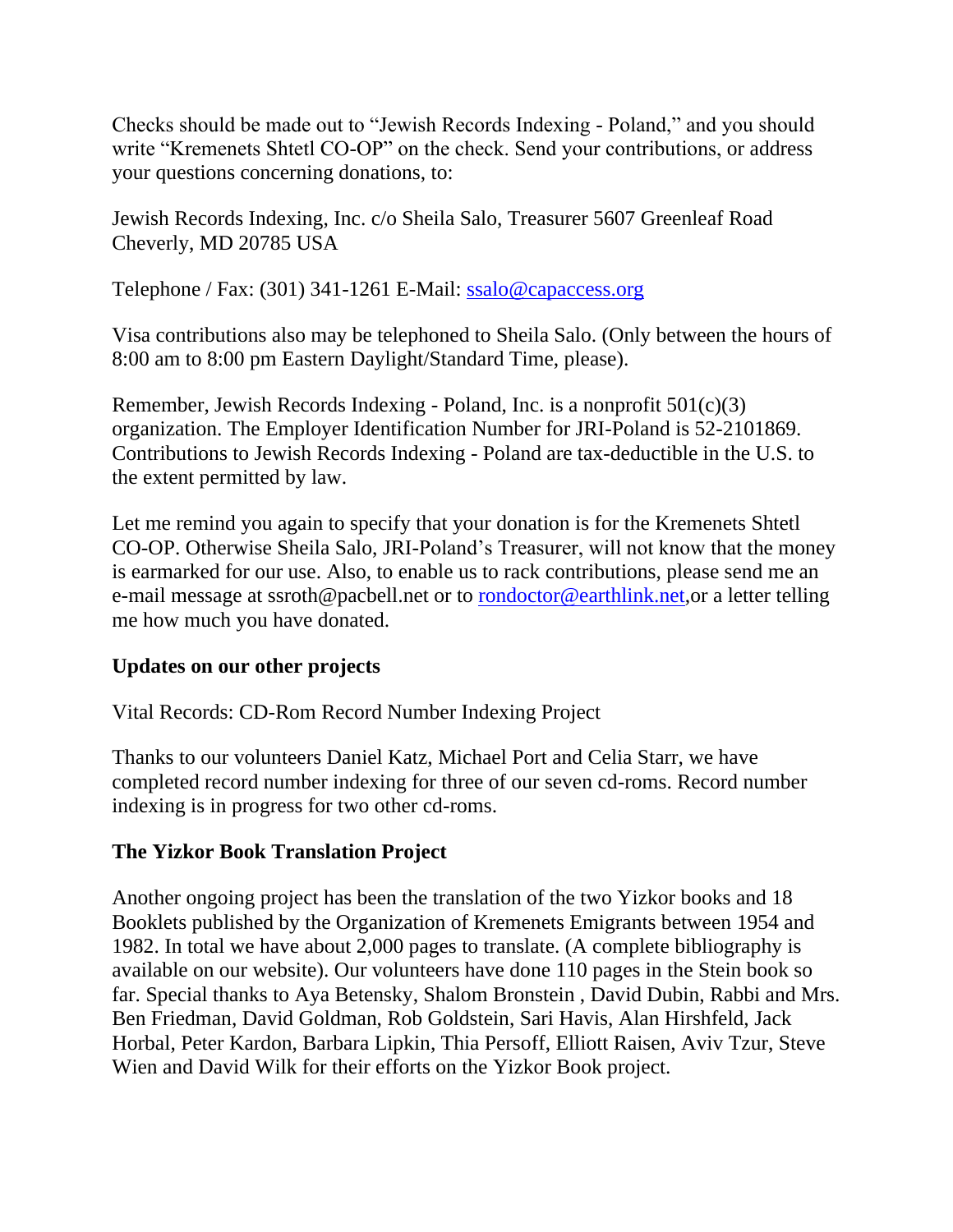In addition, as a result of our February 2002 Update, Peggy Pearlstein sent us copies of the Booklets that the Library of Congress has but that were missing from our collection. Now we need only one more Booklet to complete our collection. If any of you have or can locate Booklet #17, published in 1980 or 1981, please let Ron know about it ( [rondoctor@earthlink.net](mailto:rondoctor@earthlink.net) ).

## **Kremenets Cemetery Project**

In our February Update, Ron outlined a potential new project to document, restore and maintain, the Jewish Cemetery of Kremenets. Recall that there are readable tombstones in that cemetery that date back to the 16th century. Since then, we have been in contact with Dr. Aliza Cohen-Mushlin, Director of the Center for Jewish Art (CJA) in Jerusalem. Dr. Cohen arranged to send us samples of their documentation of the old section of the Kremenets Jewish Cemetery. Their work is quite impressive. CJA's documentation includes a photo of the tombstone, locational information, physical description, the Hebrew inscription and an English translation of the inscription. We have asked for permission to post the samples on our website.

This is a unique and incredibly rich resource for us. However, CJA lacks funds to complete processing of the documentation they obtained during their 1997 expedition to Kremenets. When funds become available, they will finish processing and computerizing the tombstone documentation and will make it available. We are looking into the possibility of applying for a foundation grant to help CJA complete this work. Carolyn Manosevitz, one of our members, has agreed to work on the Kremenets Cemetery Project. We need others who can help. We particularly need volunteers who have the contacts and experience that will help us obtain a financial grant to get this project completed. Please contact Ron if you can help.

In addition, Ron has been in telephone contact with the US commission for Preservation of America's Heritage Abroad. The Commission will help us in our efforts to restore and maintain the Kremenets Jewish Cemetery. We'll have more to report on this effort in the next update.

As many of you know, Kremenets was a "District Center" during the 19th century. That means that life cycle events for people from other surrounding towns were documented in Kremenets. Many of our "Kremenets" families resided in those surrounding towns. Some of those towns have Jewish cemeteries. So, another part of our project is to identify the Jewish cemeteries in nearby towns so that we can include them in our Kremenets cemetery project. We need a volunteer or two to begin this part of the project.

#### **Other Projects "on the drawing board"**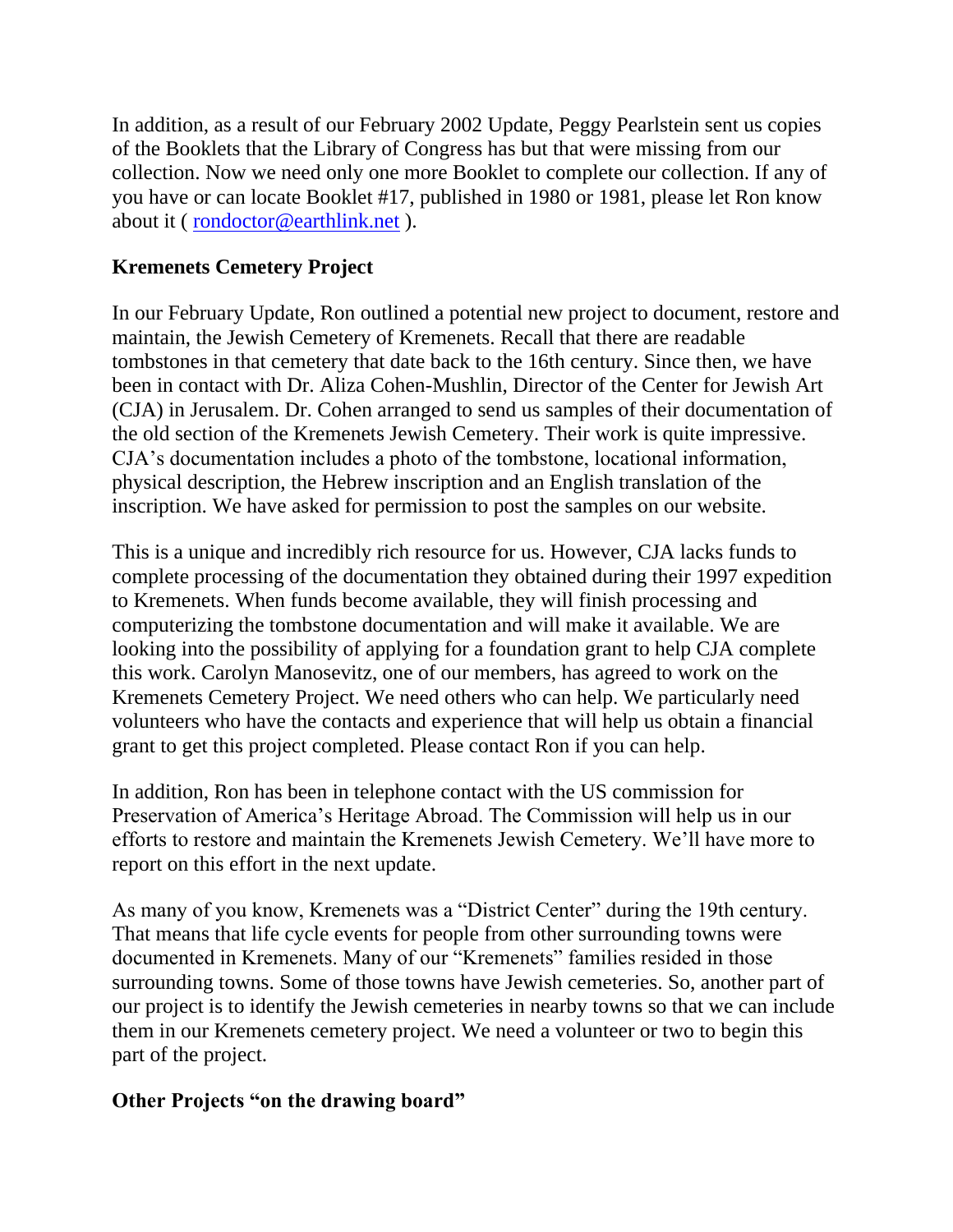Restoring our Kremenets heritage makes sense not only to remember and honor our ancestors, but also to help us in our personal family history pursuits. Her are some of the other projects we will get underway when volunteers step forward:

- Document the tombstones in the Kremenetser sections of New York's Jewish cemeteries. There are five sections of four different cemeteries dedicated to Kremenetsers. In addition there are 5 sections for Yampol, one for Pochayev, and two for Shumsk. All of these are nearby towns included in the Kremenets vital records. We need volunteers (preferably from the New York area) to obtain the cemetery records for these sections and to take readable photographs of the tombstones in these cemetery sections.
- Identify Jewish points of interest in Kremenets, and determine whether or not these have tourist potential. If they do, we may be able to establish working arrangements with the Kremenets leadership to help us accomplish our other goals.
- Work with local Kremenets officials to accomplish our objectives. Ron has been in communication with Tamara Sienina, who is associated with the Kremenets Museum. She sent us two current photos of the Kremenets Jewish Cemetery (they'll soon be on our website) and she wrote, "... I have been investigating the history of the Jewish people for along time. .... You may rely upon my help in the future." Tamara has published articles about Kremenets Jewish history in a Journal and in newspapers and she took part in a conference on the Jews of Ukraine. She says, "there will be many publications on the 60th anniversary of the Jewish shooting in Kremenets." Ron will continue this contact and will meet with Tamara when he visits Kremenets in September.
- Determine what records exist other than those microfilmed by the Mormons. Miriam Weiner lists several resources in her book. There may be other records as well.

# **22nd IAJGS Conference on Jewish Genealogy**

As many of you know the 22nd IAJGS Conference on Jewish Genealogy will be held in Toronto, Canada on August 4-9. Ron and I are planning to attend and would like to know if any of you are also planning to attend. If there is enough interest we would like to arrange for a 'birds of a feather' meeting. It will be a wonderful opportunity to meet with members of our CO-OP and others interested in Kremenets and the surrounding towns. We also will have copies of our Yizkor Book and Vital Records translations available for you to review. Please contact me if you are planning on being at the conference. For more information about the conference please see their website at <http://www.jgstoronto2002.ca/>.